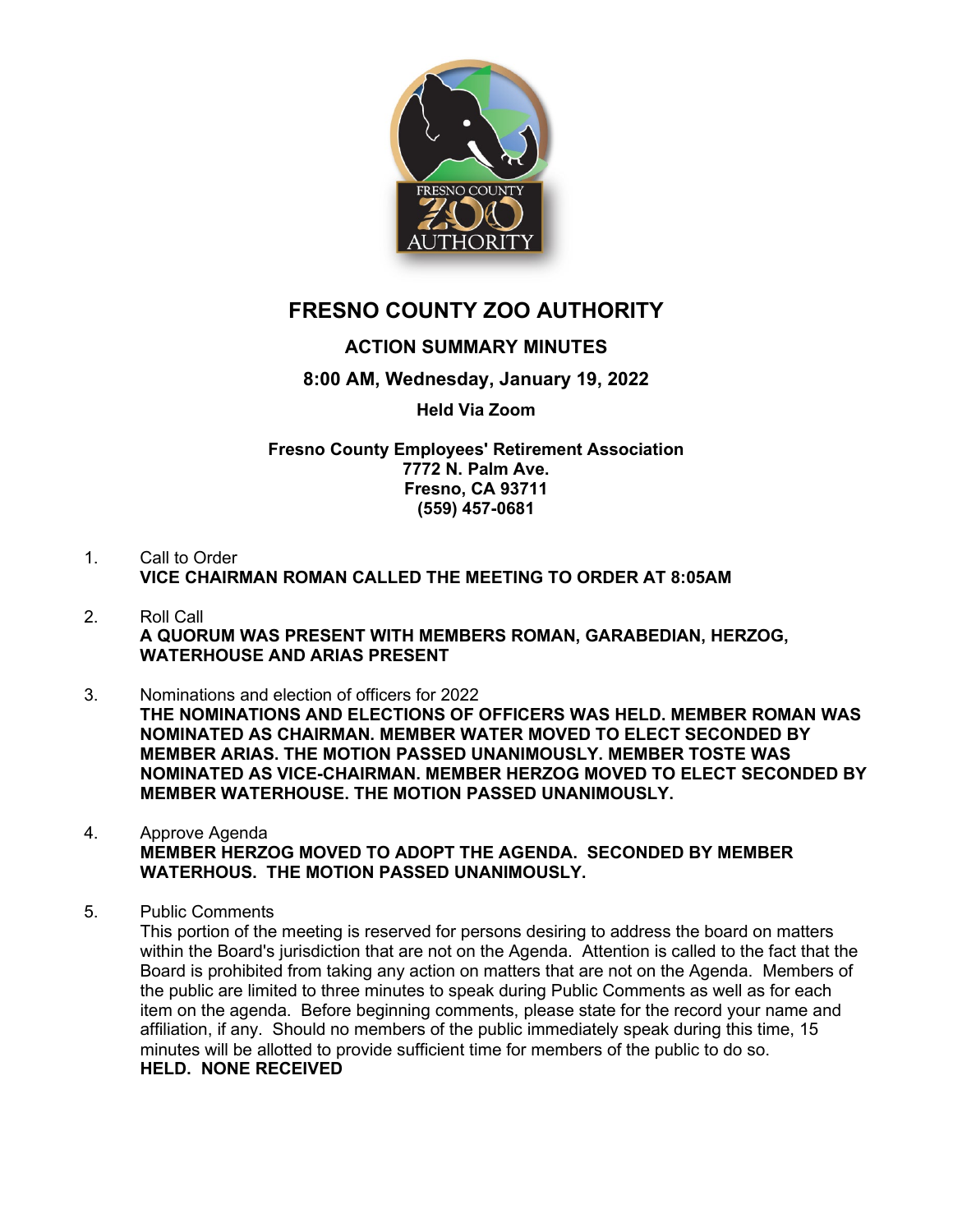6. Approve Consent Agenda Items (a – d)

These matters are routine in nature and are usually approved by a single vote. Prior to action by the Board, the public will be given the opportunity to remove any item from the Consent Calendar. Items removed from the Consent Calendar may be heard immediately following approval of the Consent Calendar.

- a. Review and approve minutes of December 22, 2021
- b. Review and approve payment of County of Fresno invoice for Professional and Specialized Services in the amount of \$13,235.21 for services through December 2021
- c. Receive Treasurer's Reports for December 2021
- d. Approve and adopt resolution re-acknowledging the Governor's Proclamation of a State of Emergency, and finding that the Fresno County Zoo Authority Board has reconsidered the circumstances of the state of emergency, and conditions causing imminent risk to attendees, including widespread local transmission of COVID-19, the presence of the highly transmissible COVID-19 Delta variant, limited availability of intensive care and hospital beds in local hospitals, and relatively confined Board meeting space, which restricts social distancing, have caused, and will continue to cause, conditions of peril to the safety of persons attending Board meetings of the Fresno County Zoo Authority, and continue to directly impact the ability of the Board members to meet safely in person, and re-authorizing the Fresno County Zoo Authority to conduct its Board meetings without compliance with paragraph (3) of subdivision (b) of Government Code section 54953, as authorized by subdivision (e) of section 54953, provided that Fresno County Zoo Authority shall comply with all requirements of Government Code section 54953 to provide the public with access to all Board meetings.

#### **MEMBER ARIAS MOVED TO APPROVE THE CONSENT ITMES. SECONDED BY MEMBER GARABEDIAN. THE MOTION PASSED UNANIMOUSLY.**

- 7. Receive Fresno Chaffee Zoo Director's report **RECEIVED. DIRECTOR JON DOHLIN PROVIDED CONSTRUCTION UPDATES. REPORTED ON PROFESSIONAL PHOTOGRAPHER VISITING THE ZOO.**
- 8. Receive Fresno Chaffee Zoo Corporation November 2021 Year-to-Date Financial Report and December 2021 Early Insights **RECEIVED. INTERIM CFO NORA CROW REPORTED ON ATTENDANCE, REVENUES AND EXPENDITURES. REPORTED ON ENERGY EFFICIENCY AND COMPLEXITY OF SOLAR.**
- 9. Receive and approve request from Fresno Chaffee Zoo Corporation to release remaining Measure Z budgeted funds from the South Corridor Infrastructure Project (SCIP) in the total amount of \$153,171.43 **MEMBER ARIAS MOVED TO APPROVE THE RELEASE OF MEASURE Z FUNDS FROM THE SCIP. SECONDED BY MEMBER HERZOG. THE MOTION PASSED UNANIMOUSLY.**
- 10. Approve Fresno Chaffee Zoo Corporation's request for Measure Z Capital Funds totaling \$18,500 for the structural engineering design component of the trickling tower renovation and replacement superstructure along with the chiller addition **MEMBER ARIAS MOVED TO APPROVE THE REQUEST FOR MEASURE Z CAPITAL FUNDS. SECONDED BY MEMBER HERZOG. THE MOTION PASSED UNANIMOUSLY.**